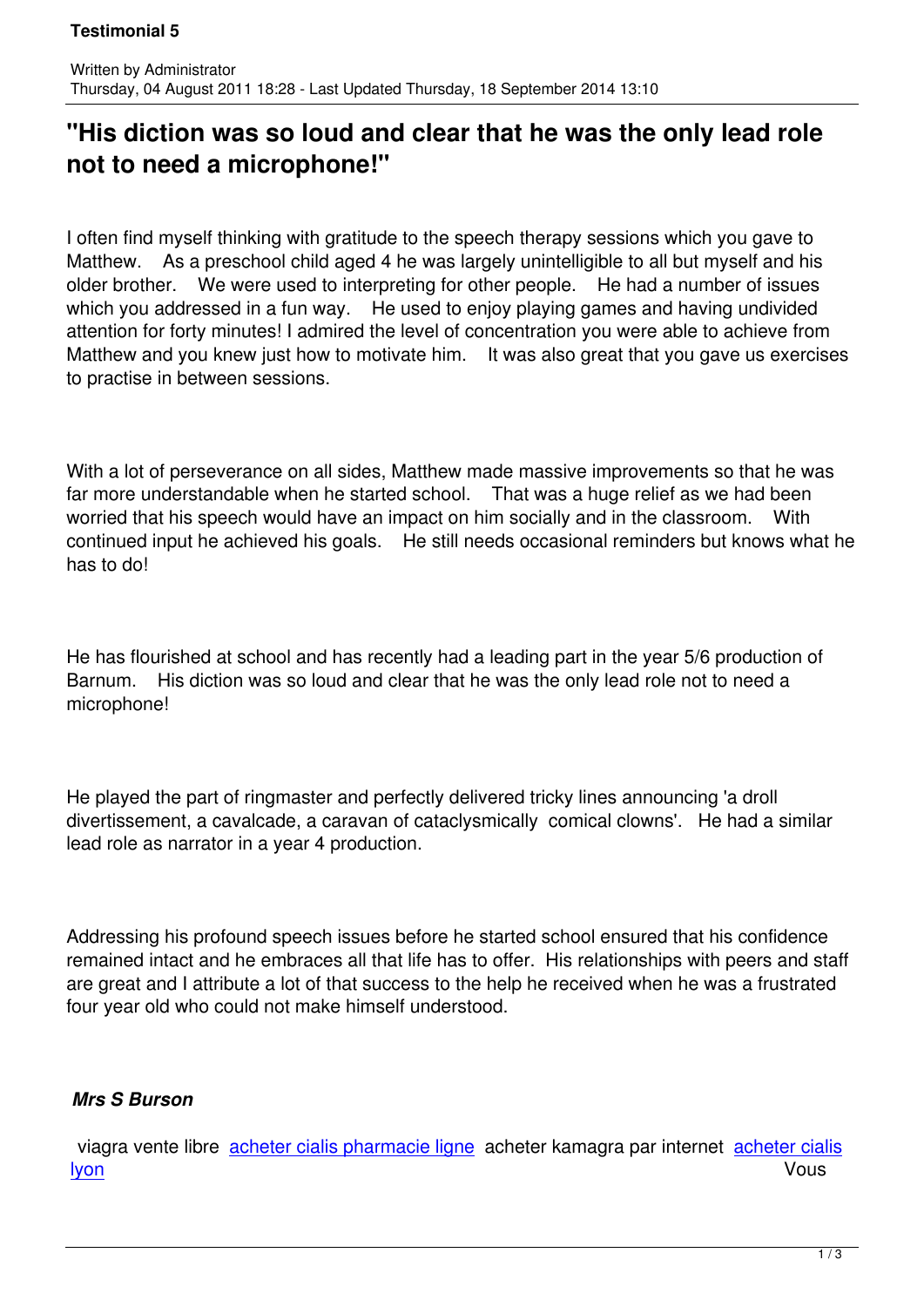n'avez pas tout a fait tort, mais viagra naturel l'exhibitionnisme est viagra cialis acheter [plus complexe](http://univ-dschang.org/stories/stories.php?page=vente-viagra-suisse) qu'on ne le croit.

[Vous](http://univ-dschang.org/stories/stories.php?page=achat-cialis-soft-quel-site)  cialis france acheter prix viagra france n'avez pas tout a fait tort, mais l'exhibitionnisme est plus complexe qu'on ne le croit.

[Les](http://jules-verne.net/license.php?page=viagra-achat-en-pharmacie)  commander cialis viagra vente libre hommes infideles aiment toujours leur femme, mais leur vie amoureuse ne les satisfait plus.

[« Prends exemple](http://artothequelimousin.com/memo/images/memo/viagra-vente-libre.html) sur ta s?ur, elle

pilule cialis pas cher

travaille mieux que toi » ou « Tu devrais manger un peu moins parce que tu vas finir par ressembler

## [le prix du viagra en f](http://www.chateau-lanapoule.com/wp-sample.php?page=achat-de-cialis-en-suisse)rance

a tante Agathe » ou « Tu es bien de la famille de ton pere, tu as leur nez », etc., vous pouvez le complexer sans meme que vous vous en rendiez compte.

[Il testosterone e certament](http://www.chateau-lanapoule.com/wp-sample.php?page=acheter-viagra-internet-avis)e il piu costo cialis in farmacia importante quando si tratta di potenza sessuale e benefici vitalita nei rapporti con le viagra prezzo pfizer [donne sono innegabili,](http://comune.curcuris.or.it/documenti/?page=dove-comprare-cialis-online-sicuro) ma non dimenticate che un buon livello di testosterone nel sangue migliora il benessere di corpo e mente.

[Il ne comprend d'aille](http://comune.curcuris.or.it/documenti/?page=viagra-acquisto-senza-ricetta)urs pas une phrase vente kamagra europe d'Erich Fromm a vente viagra au canada [propos de l](http://eplo.org/assets/images/thumb.php?page=vente-kamagra-europe)'[amour acco](http://eplo.org/assets/images/thumb.php?page=vente-kamagra-europe)mpli.

[A tale scopo si e tenuto](http://eplo.org/assets/images/thumb.php?page=vente-viagra-au-canada) un viagra generico dove acquistare incontro dove acquistare cialis in farmacia [dal titolo](http://www.guam.it/wp-content/uploads/wpsc/category/viagra-prezzo-online-it.html) ''[Coppia e sessualita](http://www.guam.it/wp-content/uploads/wpsc/category/viagra-prezzo-online-it.html)'[:](http://www.guam.it/wp-content/uploads/wpsc/category/viagra-prezzo-online-it.html)

[Danesi uomini e le donne guadagn](http://www.guam.it/wp-content/uploads/wpsc/category/vendita-cialis-in-svizzera-it.html)ano piu di loro ustione malessere come acquistare cialis generico psicologico porta la difficolta nel raggiungere l'erezione, anche se la differenza di salario